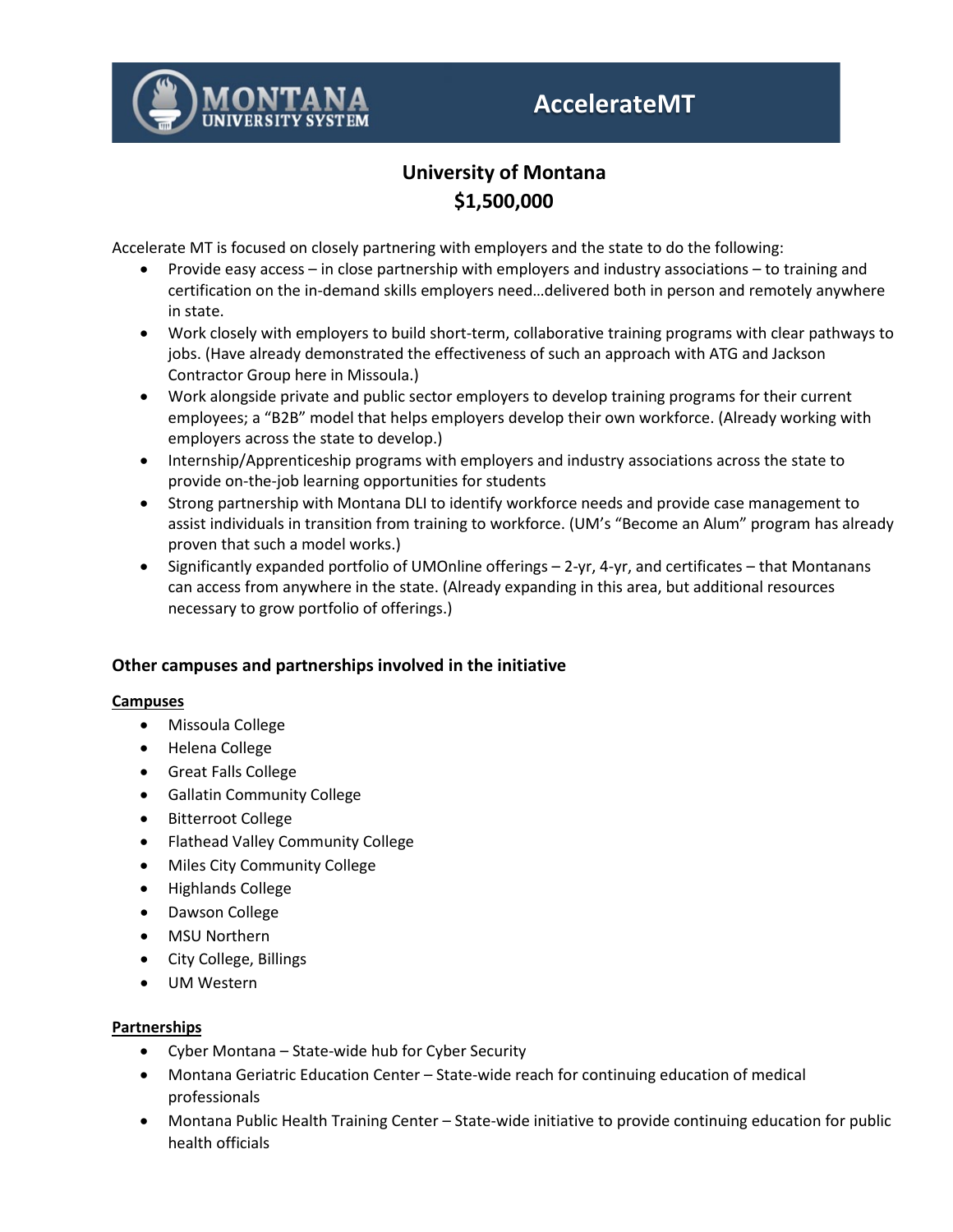- Montana High Tech Business Alliance
- Montana Contractors Association
- Glacier Country Tourism
- Missoula Economic Partnership
- Montana West Economic Development
- Montana Business Assistance Center
- Department of Labor & Industry
- Montana Economic Developers Association
- Local Chambers of Commerce across the State
- Montana Manufacturing Extension Center
- Montana Media Center
- Montana Restaurant Association
- Montana Banking Association (developed workforce needs assessment)
- Manufacturing Alliance 2.0 (Kalispell)
- American Council of Engineering Companies Montana (developed workforce needs assessment)
- Montana Building Industry Association

#### **Status update on the initiative**

Prior to the funding distribution, UM had several programs and initiatives that created a foundation for the training programs which are now growing and developing. Those programs include the ATG Aim Higher program and the re-launch of Montana Code School and the Commercial Driver's License programs. In addition to continuing collaborations with Jackson Construction and Glacier Country Tourism, UM expanded their employer trainings to work with Submittable, the Department of Revenue, and Elite One.

The AccelerateMT initiative is focused on the following efforts:

- Adapting or scaling existing programs at two-year colleges to facilitate faster and more flexible access to workforce training opportunities in areas of greatest need. Also beginning work with several tribal colleges.
- Coordinating with other AccelerateMT efforts funded by the State's ARPA Workforce Commission that is developing and delivering rapid training programs in the Construction & Trades, Manufacturing, Healthcare, and Tech industries.
- Deploying a learning management system that can support statewide access to non-credit workforcebased training programs
- Building small consortia of "lead" employers within sectors and subsectors to develop and deliver trainings aligned to shared employer needs for new workers or upskilling of existing employers
- Expanding training programs and offerings
- Expanding UMOnline degree and certificate programs
- Awarding credentials
- Conducting marketing and outreach to employers and potential trainees
- Capacity building with respect to scaling and replicating programs and trainee support
- Delivered a new course "Coding Logic" that for the first time to a technology company in April
- Added Data Engineering as a new program via the Montana Code School

#### **Plans for carrying out the initiative for the remainder of the biennium**

• Continuing to identify workforce needs and developing and delivering new and existing training programs that are responsive to those needs